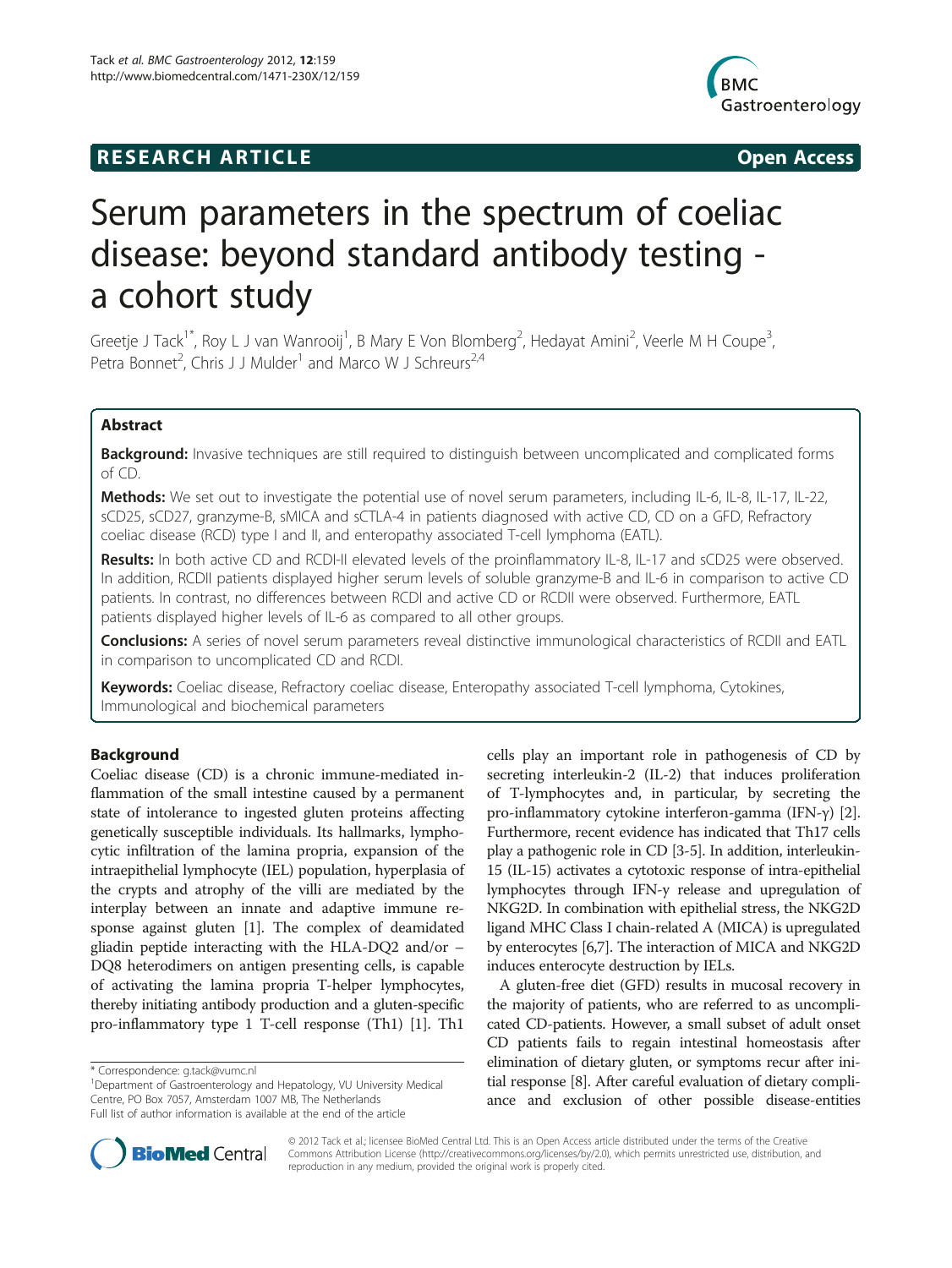causing villous atrophy, these patients are diagnosed to suffer from refractory coeliac disease (RCD) [\[9](#page-6-0)]. RCD is considered a complicated form of CD, and is divided into type I (RCDI), when patients lack an aberrant IEL population, or type II (RCDII) in which a substantial (>20%) aberrant IEL population is found in the small intestinal mucosa [[10,11\]](#page-6-0). An aggressive type of lymphoma which carries a dismal prognosis, the enteropathy-associated T-cell lymphoma (EATL), is thought to arise from this aberrant IEL population. An interesting observation is that both aberrant IELs as well as EATL cells display a cytotoxic phenotype and contain high levels of granzyme-B [\[12,](#page-6-0)[13](#page-7-0)], which could therefore serve as a marker for complicated CD.

In consequence of a good response to immunosuppressive therapy, RCDI patients have a better prognosis than RCDII patients [\[14-17](#page-7-0)]. Therefore, early identification of CD patients developing RCDII and/or EATL enables early intervention, which will likely reduce morbidity and mortality.

Currently, antibodies against tissue transglutaminase (TGA), anti-endomysium (EMA) and deamidated gliadin peptides (DGPA) provide valuable and generally accepted serum parameters for the diagnosis and followup of uncomplicated CD. However, these antibodies are of no use in predicting and monitoring both types of RCD and EATL, implying that histological and flow cytometric analysis of duodenal biopsies are still required to distinguish between the uncomplicated and complicated forms of CD. Additional serum markers could potentially provide us with a minimal-invasive, easy applicable test without the need to perform a gastro-duodenal endoscopy. In addition, immunological markers in the peripheral blood could provide more insight in the similarities and differences of the pathophysiology underlying the CD spectrum.

Therefore, in the present study we evaluated several immunological and biochemical parameters in sera from the five stages of CD, including active CD (ACD), CD on GFD, RCDI-II and EATL, for their ability to differentiate between complicated and uncomplicated forms, and secondly, to gain insight in the pathophysiological relations between these disease entities. For this purpose, we analysed serum levels of the inflammatory cytokines IL-6, IL-8, IL-17and IL-22, the T-cell activation factors soluble (s)CD25 (IL2R-alpha) and sCD27, the T-cell dysregulation factor sCTLA-4, shown previously to be up-regulated in different autoimmune diseases, the cytotoxic T-cell parameter granzyme-B, and sMICA, previously shown to be associated with the presence of epithelial stress and malignancies.

# Methods

A retrospective cohort study was conducted at a tertiary referral centre for coeliac disease in The Netherlands.

Patients previously diagnosed with (complicated) CD in the VU medical center were identified and included in our study when stored serum samples at time of diagnosis were available. Overall, 92 blood samples collected for diagnostic purposes between 1997 and 2010 were included. Serum levels of a substantial number of immunological markers were determined in the five different subsets of CD. In addition, results from several biochemical parameters of this cohort at time of diagnosis were collected from the electronic patient file in our centre.

# Patients

CD diagnosis was based on the ESPGHAN guidelines [[18\]](#page-7-0). All patients included in the active CD group had positive EMA and/or TGA, and histological abnormalities grade III according to the modified Marsh classification consisting of intra-epithelial lymphocytosis, crypt hyperplasia and some degree of villous atrophy [\[19\]](#page-7-0). Furthermore, serum samples of these patients at time of an inactive phase of CD were collected. Remission of disease (GFD group) was defined by the disappearance of one or both CD antibodies upon a GFD, and if a gastroduodenal endoscopy with subsequent collection of biopsies was performed during follow-up, normalisation of mucosal abnormalities (Marsh 0 or I) was required. Patients included in the RCD group had persisting or recurring symptoms and small intestinal villous atrophy, despite strict adherence to a GFD for at least one year (assessed by a dietitian and negative TGA/EMA). The clinically validated cut-off value of more than 20% of the IELs expressing an aberrant phenotype (surface CD3- , but cytoplasmic CD3<sup>+</sup>) as detected by flow cytometric analysis was used to distinguish RCD type I and II [[10\]](#page-6-0).

In total, 26 paired serum samples of CD patients at time of disease activity (ACD group) and after normalisation of the CD associated antibodies upon a GFD (GFD group), and of an additional 40 patients with complicated CD at diagnosis were included. The latter group consists of 12 RCDI, 16 RCDII and 12 EATL patients.

All procedures were in accordance with the regulations of the medical ethics committee, and all patients declared their informed consent to store and use their blood samples collected for regular diagnostics for further research.

# Serum parameters: Enzyme linked immunosorbent assay (ELISA)

Levels of cytokines IL-6, IL-8, IL-17 and IL-22 were determined in serum using commercial ELISA kits (Pelikine-compact<sup>™</sup>, Sanquin, Amsterdam, The Netherlands), according to the manufacturer's instructions. Levels of soluble CD25 (sCD25), soluble CD27 (sCD27), soluble CTLA-4 (sCTLA-4), soluble MICA (sMICA) and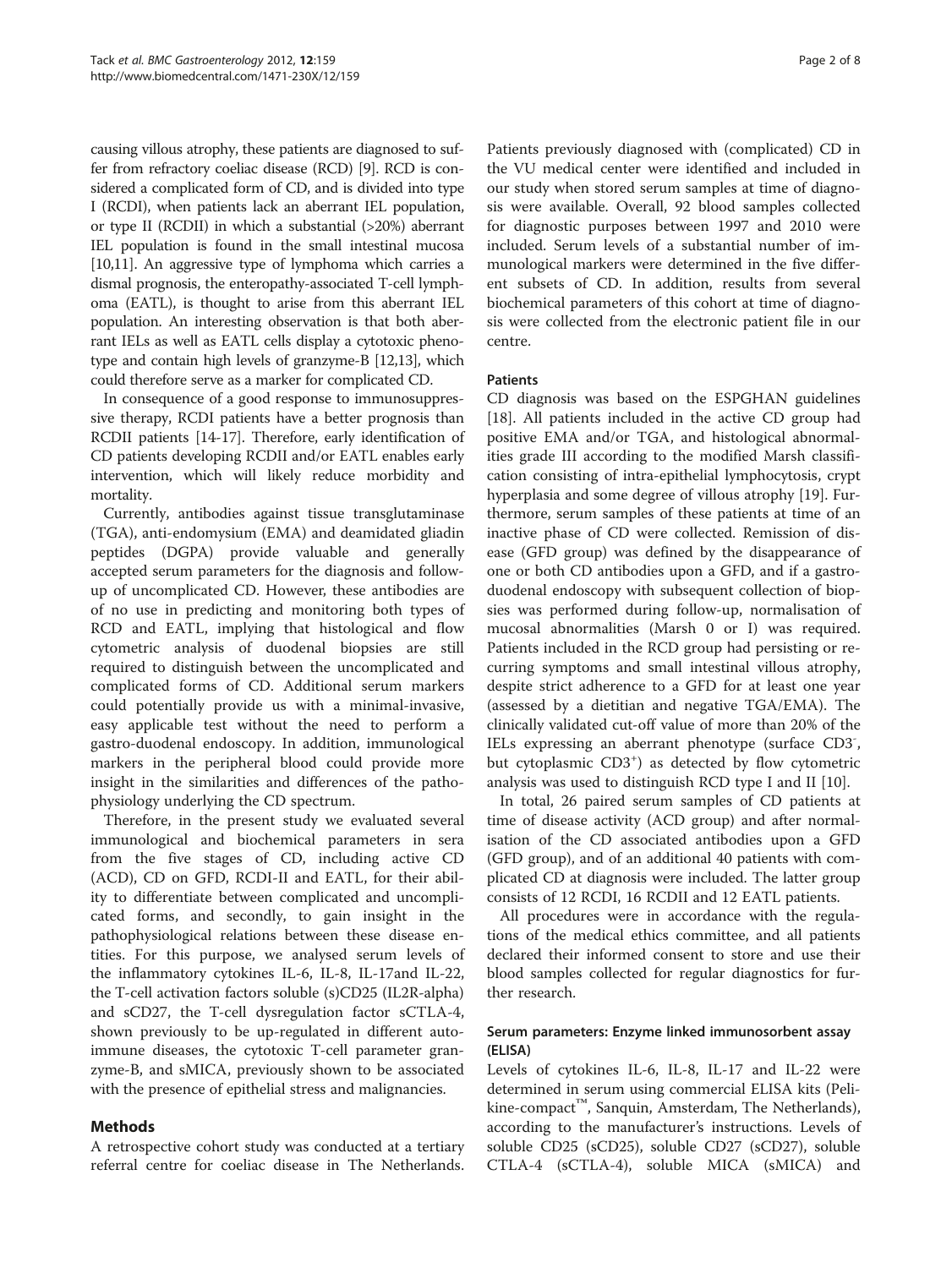granzyme-B were determined in serum using a specific commercial ELISA kit (Diaclone, Besancon, Cedex, France), according to the manufacturer's instructions.

# Biochemical parameters

The concentration of C-reactive protein (CRP; g/L), erythrocyte sedimentation rate (ESR; mm per 1 h), leukocyte count (WBC; 10E9/L), albumin (g/L) and haemoglobin (Hb; mmol/L) were extracted from the hospital patient file for all patients included at time of diagnosis.

# Statistical analysis

Data were analysed and plotted using SPSS software (SPSS Inc. Chicago, Illinois, USA), using non-parametric tests as most variables examined in this study did not appear to be normally distributed. A Wilcoxon signedrank test was used for pairwise comparison of the variability of immunological and biochemical parameters among the ACD and GFD group. The latter groups were individually compared to the complicated forms of CD by using the Kruskal-Wallis non-parametric test to identify possible serum and biochemical differences in the spectrum of CD. A receiver operating characteristic (ROC) curve was made of all significantly different parameters to represent the trade off between the false negative and false positive rates. As a considerable number of markers were determined, the level of significance was set at highly significant  $(p < 0.001)$  and moderately significant  $(0.001 < p < 0.05)$ .

# Results

Table [1](#page-3-0) shows the characteristics of the five subsets of CD. Serum samples of 26 ACD patients at time of diagnosis and after remission of disease on a GFD were included. In all patients CD associated antibodies reverted to negative upon a GFD, and in 62% (16/26) a biopsy was taken which revealed mucosal healing (Marsh 0/I) in all those evaluated. Overall, 12 RCDI, 16 RCDII and 12 EATL patients were included. Significant differences were found for cytokine profiles between the five subsets of CD, as described in more detail below (Figure [1](#page-4-0)A-I).

# Active CD versus GFD

Serum levels of the inflammatory chemokine IL-8  $(p = 0.00)$  and the T-cell activation factor sCD25 were higher in active CD patients than in patients in remission on a GFD ( $p = 0.00$ , highly significant) as well as the Th-17 lineage-defined cytokine IL-17 levels  $(p = 0.011,$ moderately significant). Serum levels of IL-6, IL-22, sCD27, sMICA, granzyme-B and sCTLA-4 were not significantly elevated in the ACD group. In addition, levels of CRP, ESR, albumin and leukocyte counts were similar (data not shown).

# Uncomplicated CD versus RCD

The serum levels of IL-8, IL-17 and sCD25 in RCD type I and type II were comparable to those in the ACD group, however, significantly lower levels were observed in the GFD group. Moreover, in comparison to both ACD and GFD patients, RCDII patients showed increased levels of granzyme-B ( $p = 0.020$ ;  $p = 0.016$ , both moderately significant) and IL-6 ( $p = 0.018$ ;  $p = 0.024$ , both moderately significant), respectively. Furthermore, serum levels of soluble CTLA-4 were lower in RCDII patients than those in remission upon a GFD ( $p = 0.003$ , moderately significant). Similar IL-22 serum levels were found in uncomplicated CD and RCDI-II. .

Comparison of the inflammatory parameters CRP, ESR and leukocyte count did not reveal significant differences between uncomplicated CD and RCDI-II. The concentration of albumin was lower in both RCD subsets when compared to  $ACD$  ( $p = 0.003$ , moderately significant) and GFD ( $p = 0.000$ , highly significant; Figure [2](#page-5-0)).

# The RCD complex

None of the markers tested was able to distinguish RCDII from RCDI. Moreover, no significant differences in levels of albumin or inflammatory parameters CRP, ESR and leukocyte count were observed.

# EATL versus ACD and RCD

The highest serum levels of IL-6 were observed in the EATL group, were higher  $(p = 0.000, highly significant)$ as compared to the ACD and GFD groups, as well as higher ( $p = 0.002$ ;  $p = 0.007$ , moderately significant) than RCDI-II, respectively. Moreover, serum levels of IL-6 were clearly elevated in EATL over RCDII with an AUC of 0.82 [95% CI: 0.649-0.971]. IL-6 levels in EATL patients tended to correlate  $(0.45, p = 0.08)$  with CRP levels, but not with IL-17 levels. Furthermore, serum levels of sCD27 were decreased (moderately significant) in EATL patients as compared to all other groups, except RCDII in which (highly) significant ( $p = 0.000$ ) differences were found). Nevertheless, ROC analysis resulted in a very low AUC. In addition, similar levels of sMICA, granzyme-B and sCD25 were measured in EATL and RCDI-II. However, the serum albumin concentration in EATL patients was lower (moderately significant) than in ACD and both types of RCD (Figure [2](#page-5-0)).

# Discussion

Currently, physicians are unable to predict who will develop complicated CD. As invasive techniques are still required to differentiate between uncomplicated and complicated forms of CD, the purpose of the present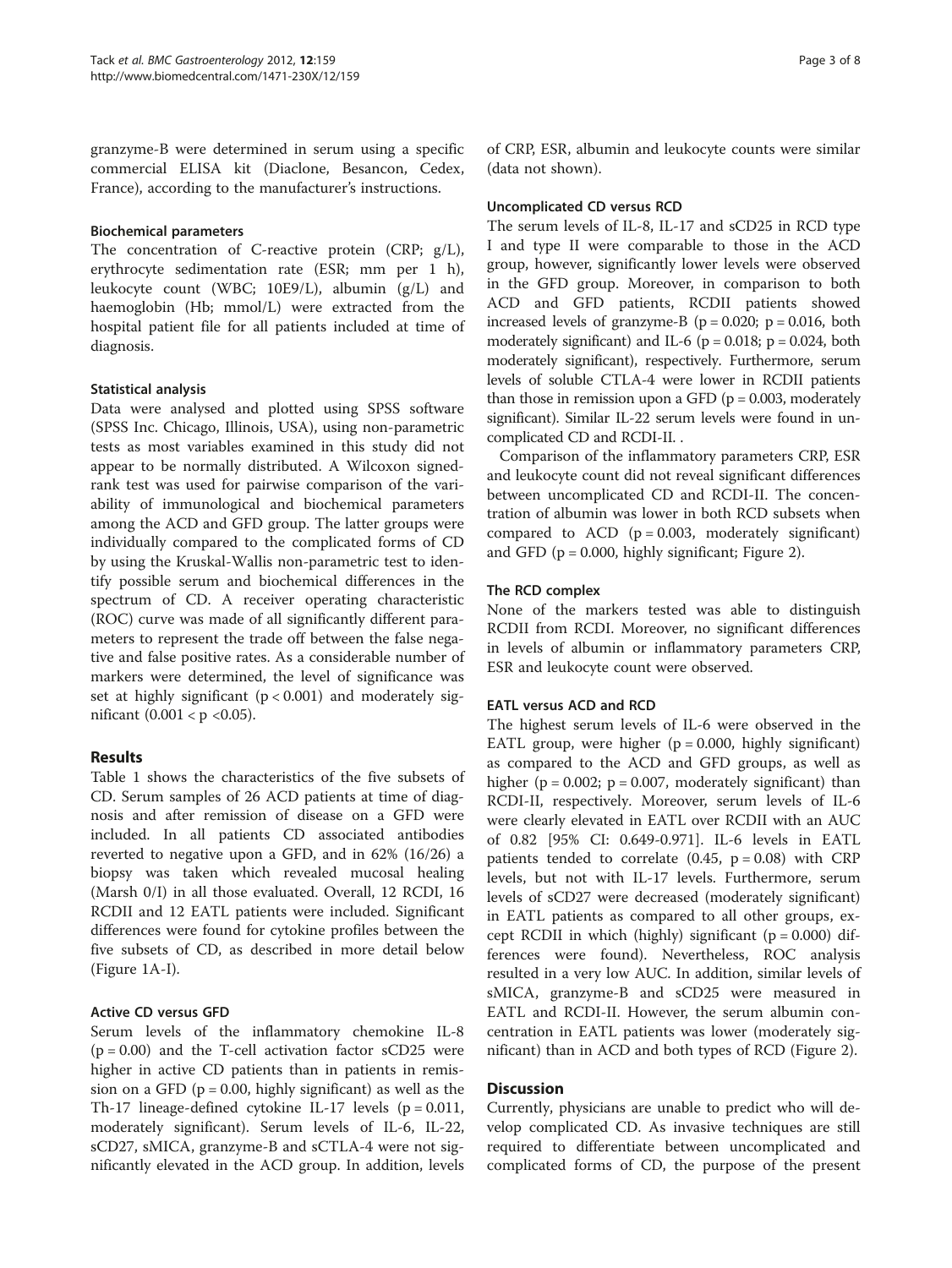|                   |                       | SPECTRUM OF CD |                |                 |                 |                     |
|-------------------|-----------------------|----------------|----------------|-----------------|-----------------|---------------------|
|                   |                       | <b>ACD</b>     | <b>GFD</b>     | <b>RCDI</b>     | <b>RCDII</b>    | <b>EATL</b>         |
|                   |                       | $(n = 26)$     | $(n = 26)$     | $(n = 12)$      | $(n = 16)$      | $(n = 12)$          |
| Age at CD (yr)    | Median, (SD;range)    | 42.5           | 45             | 50.5            | 61.5            | 61.5                |
|                   |                       | $(16; 21-76)$  | $(15; 21-77)$  | $(16; 19-69)$   | $(13; 27-74)$   | $(7; 48-66)$        |
| Age at RCD        | Median, (SD;range)    |                |                | 59              | 65              | 64                  |
|                   |                       |                |                | $(11.5; 35-74)$ | $(10; 47 - 77)$ | $(8; 51-72)$        |
| Age at EATL       | Median, (SD;range)    |                |                |                 |                 | 65                  |
|                   |                       |                |                |                 |                 | $(6; 51-74)$        |
| <b>HLA-staus</b>  | DQ2 heterozygous      | 10             | $\overline{7}$ | $\,8\,$         | $\overline{7}$  | $\mathsf 3$         |
|                   | DQ8 heterozygous      | 9              | 13             |                 |                 | 3                   |
|                   | DQ2/8 heterozygous    | 3              | $\overline{2}$ | $\mathbf{1}$    | 3               | $\overline{2}$      |
|                   | DQ2 homozygous        | $\overline{4}$ | 4              | $\mathsf{3}$    | 6               | $\overline{4}$      |
| Marsh             | $\mathbf 0$           |                | 12             |                 |                 | $\overline{2}$      |
|                   | $\mathbf{I}$          |                | $\overline{4}$ |                 |                 |                     |
|                   | $\vert\vert$          |                |                |                 |                 | $\overline{1}$      |
|                   | <b>IIIA</b>           | 11             |                | 8               | 9               | 5                   |
|                   | IIIB                  | 5              |                | $\overline{3}$  | $\overline{4}$  | 3                   |
|                   | <b>IIIC</b>           | 10             |                | $\mathbf{1}$    | 3               | $\mathbf{1}$        |
|                   | <b>ND</b>             |                | 10             |                 |                 |                     |
| <b>EMA</b>        | Negative (-)          |                | 26             | 12              | 15              | 7                   |
|                   | Dubious (+/-)         |                |                |                 | $\mathbf{1}$    | $\overline{2}$      |
|                   | Weak positive (+)     | 3              |                |                 |                 |                     |
|                   | Positive $(++)$       | 11             |                |                 |                 | $\mathsf{O}\xspace$ |
|                   | Stronglypositive(+++) | 11             |                |                 |                 | $\overline{2}$      |
|                   | $\mathsf{ND}$         | $\mathbf{1}$   |                |                 |                 | $\mathbf{1}$        |
| <b>TGA</b>        | Negative              |                | $\overline{7}$ | 12              | 14              | 6                   |
|                   | Dubious               |                |                |                 | $\overline{2}$  | $\overline{2}$      |
|                   | Weak positive         | 8              |                |                 |                 | $\mathbf{1}$        |
|                   | Positive              | 6              |                |                 |                 | $\mathbf{1}$        |
|                   | Strongly positive     | 9              |                |                 |                 | 1                   |
|                   | ND                    | 3              | 19             |                 |                 | $\mathbf{1}$        |
| Aberrant IELs (%) | Mean (SD;range)       |                |                | 4,0             | 64              | $\overline{7}$      |
|                   |                       |                |                | $(6.0; 2-19)$   | $(23; 20-96)$   | $(32; 1-87)$        |
| <b>EATL type</b>  | Primary               |                |                |                 |                 | $\overline{4}$      |
|                   | Secondary             |                |                |                 |                 | 8                   |

# <span id="page-3-0"></span>Table 1 Characteristics of the different groups in the spectrum of coeliac disease

ACD: active coeliac disease patients; GFD: coeliac disease patients on a gluten-free diet; RCDI and II: refractory coeliac disease type I and II; EATL: enteropathy associated T-cell lymphoma; EMA-A: endomysial antibodies; tTGA-A: tissue transglutaminase antibodies; IELs: intra-epithelial lymphocytes.

analysis was to evaluate the ability of markers in peripheral blood to distinguish the various CD subsets. By doing so, it may also provide insight in the potential differences in underlying immunopathomechanisms of these disease subsets.

The results could be biased by cytokine production from different cellular sources in the peripheral blood, and therefore may not exactly mimic the intestinal inflammation [\[20](#page-7-0)]. However, other investigators have previously shown that blood cytokine profiles do reflect intestinal mRNA expression in active CD patients [[2](#page-6-0)[,21-23\]](#page-7-0). Care must be taken in case our findings are extrapolated to other age groups, as it cannot be excluded that normal values vary over age.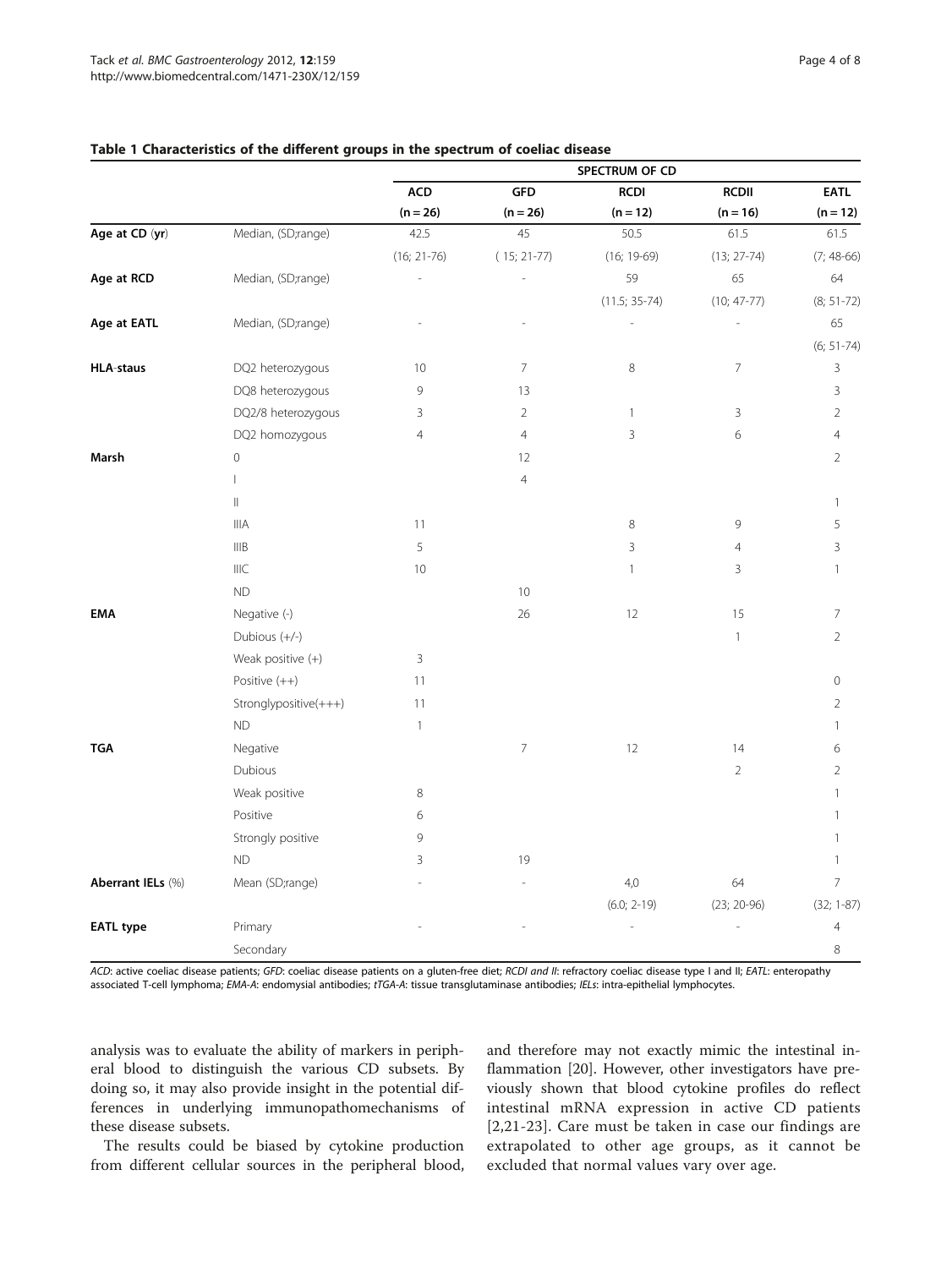<span id="page-4-0"></span>

# Active CD versus GFD

Our results are in keeping with previous studies reporting on serum cytokine levels in ACD patients, that showed up-regulation of IL-8 [[20,24\]](#page-7-0), a chemokine produced by macrophages, epithelial as well as endothelial cells that attracts leukocytes to a site of inflammation. The same accounts for the observed elevated levels of sCD25, that is cleaved off from the membranous CD25 (IL-2R-alpha) during T-cell activation [\[25](#page-7-0)-[27\]](#page-7-0). Furthermore, the increased levels of the pro-inflammatory cytokine IL-17 observed in the current study, supports the view that Th17 cells that produce this particular cytokine are involved in several auto-immune diseases and are suggested to have a pathogenic role in CD [\[3](#page-6-0)-[5\]](#page-6-0). In contrast to the (pro-) inflammatory environmental characteristics observed in this analysis and to previous reports [[20,26,28\]](#page-7-0), the levels of IL-6, illustrative of an acute phase response and a potent inducer of the Th17 pathway [\[29\]](#page-7-0), were low and similar in both uncomplicated CD subsets. A clear explanation for these findings is lacking, especially as strongly increased levels were found in RCDII and EATL patients. Another cytokine involved in gut inflammation is IL-22 that is produced by Th17 and/or Th22 cells, where it is currently believed to exert regulatory functions [[30,31\]](#page-7-0). Elevated levels of IL-22 have been found in the mucosa of Crohn's disease [[32\]](#page-7-0), but its role in CD is yet unclear [\[3](#page-6-0)[,33](#page-7-0)]. Nevertheless, our results failed to reveal a correlation with IL-22 serum levels and disease activity or disease entity. sCD27 serum levels are increased in T-cell mediated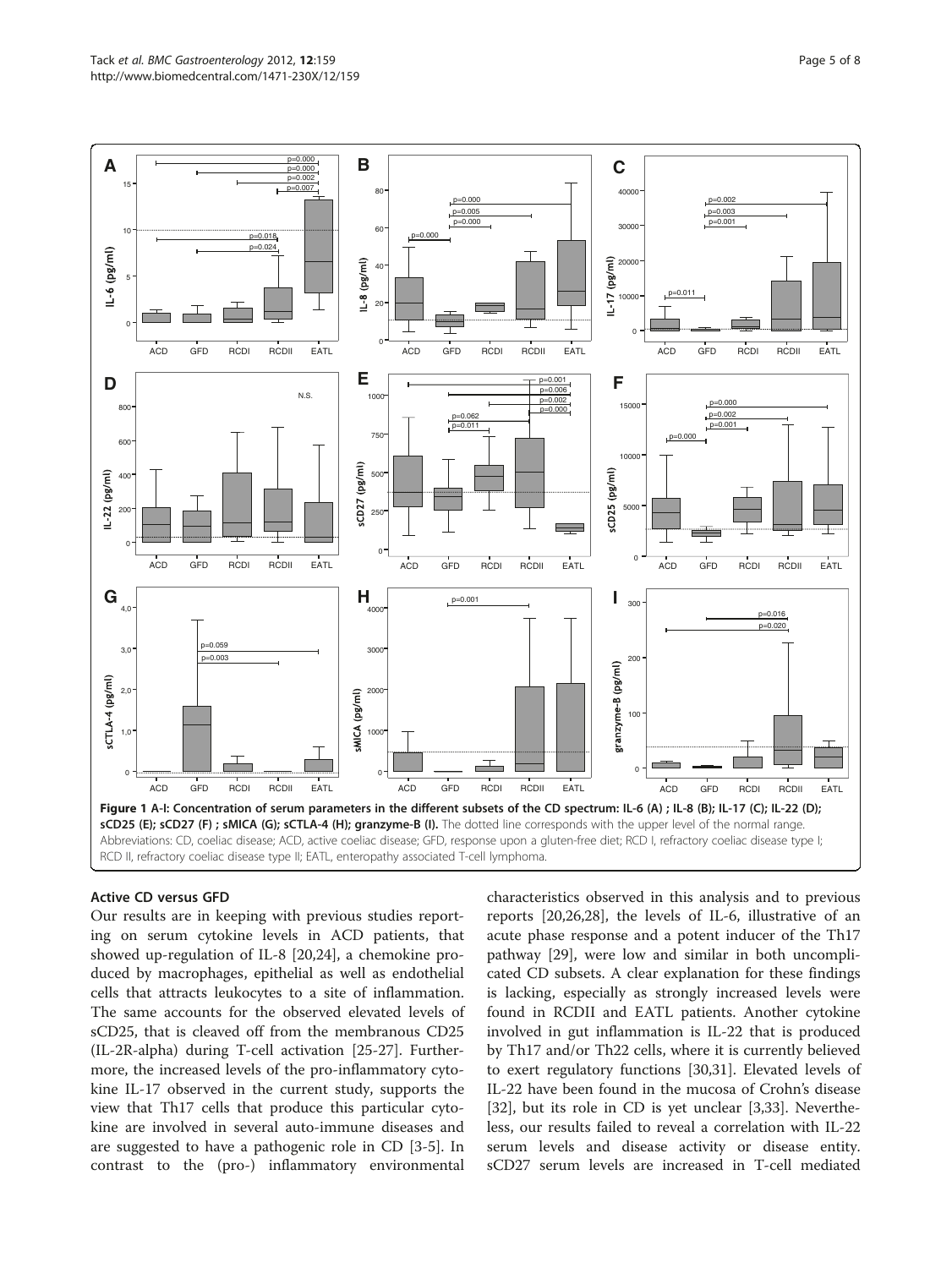<span id="page-5-0"></span>

diseases, including some auto-immune disorders [\[34,35](#page-7-0)]. However, the sCD27 levels were normal in ACD. This in contrast to the previously reported increased production of another lymphocyte activation marker sCD25. This dissimilarity is remarkable as in SLE patients sCD25 and sCD27 levels are strongly correlated during the whole disease course [\[36\]](#page-7-0).

### The RCD complex

Although, by general consent, RCD type I and II are considered two related disease entities within the spectrum of CD, it remains unclear if both diseases share a similar pathogenesis responsible for the glutenindependent inflammation. In keeping with the current opinion, our results showed in both types of RCD similar inflammatory characteristics and T-cell activation based on serum levels of IL-8, IL-17, IL-22 and sCD25, respectively. On the other hand, a transition from RCDI to RCDII has only been reported sporadically [\[16](#page-7-0)]. Theoretically, granzyme-B is a suited parameter to differentiate between RCD type I and II, since aberrant IELs are clearly cytotoxic and express high amounts of intracellular granzyme-B [\[12\]](#page-6-0). Although increased levels of soluble granzyme-B were observed in RCDII patients, these were not significantly higher than in RCDI patients.

# RCD versus uncomplicated CD

Currently, it is unknown to what extent the glutenindependent inflammation as generally observed in RCD evolved from and/or differs from the gluten induced inflammation in active CD. In this study, the proinflammatory T-cell response, including IL-8, IL-17, sCD25, in both types of RCD and ACD patients shows resemblance, with exception of evidently increased IL-6 levels in RCDII over active CD. This finding suggest a higher inflammatory state in RCDII than in ACD, however, similar levels of the inflammatory parameters CRP, ESR and leukocyte count were observed. In line with the lack of intestinal inflammation in patients adhering to a GFD, the pro-inflammatory response was significantly lower as compared to the complicated forms of CD. Interestingly, in comparison to ACD patients, RCDII patients displayed a distinctive cytotoxic T-cell activation profile based on elevated serum levels of granzyme-B. The levels of these parameters observed in RCDI patients did not differ from either ACD or RCDII patients.

# Monitoring EATL development

RCDII patients carry a high risk to develop an EATL, yet, so far no serum parameters for EATL development have been identified, including efforts in the present analysis. Based on the fact that EATL cells contain large amounts of granzyme-B [\[13](#page-7-0)], these levels were measured in the peripheral blood, but EATL patients did not contain higher levels than active CD or RCD patients. Furthermore, elevated levels of sCD27 [\[37](#page-7-0)] and sCD25 [[38](#page-7-0)] have been suggested to be associated with tumour burden in some lymphoid neoplasia. Neoplastic lymphoid cells in non-Hodgkin lymphoma express CD27 and are considered responsible for the increased sCD27 production [\[37\]](#page-7-0). The current analysis failed to show increased sCD27 levels in EATL patients and thereby suggests that EATL regards a distinct type of lymphoma and does not aid in the identification of this particular lymphoma. In contrast to a previous study showing elevated sCD25 levels in EATL [\[39](#page-7-0)], we found comparable levels of sCD25 in EATL, RCDI-II and ACD. The same accounts for sMICA, that is cleaved from membranous MICA and has been shown to impair NKG2D mediated tumor surveillance in epithelial tumors [[40\]](#page-7-0), as well as it has shown potential as a prognostic parameter in hematopoietic malignancies since increased levels of sMICA were found in leukemia patients [[41](#page-7-0)]. The only marker that distinguished EATL from all other groups was IL-6 and its levels correlated with CRP levels, indicating a more severe acute inflammatory response in EATL patients that is distinctive from the other subsets of CD. In accordance with our data, an association with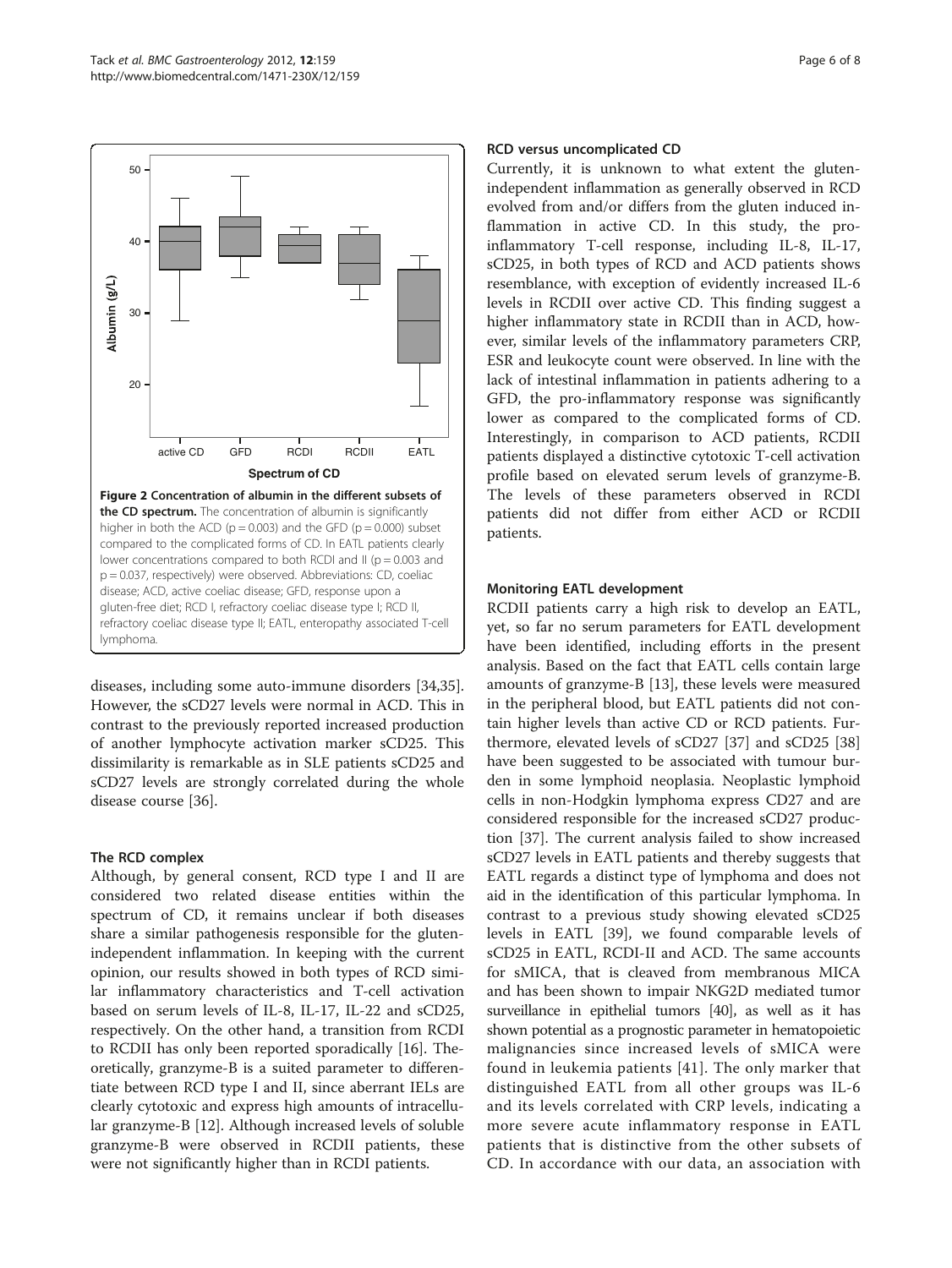<span id="page-6-0"></span>IL-6 levels and survival in Hodgkin lymphoma has been recognized almost twenty years ago [[42\]](#page-7-0).

# Cytokine levels in comparison with other gastro-intestinal diseases

Our data suggests that complicated CD is accompanied by a higher pro-inflammatory state as compared to uncomplicated CD. To provide insight in the extend of this inflammation, it can b compared to the cytokine profile in other (small) intestinal disease, such as Crohn's disease. Not only have elevated serum levels of IL-6 been reported in this disease, but these levels appear even higher than in complicated CD [\[43\]](#page-7-0). On the other hand, IL-6 and IL-8 serum levels in Helicobacter Pylori infected patients with peptic ulcer disease are not elevated [\[44](#page-7-0)].

# Clinical implication and potential application

Taken together, for daily clinical practice the results of this analysis suggest that apart from detection of CD associated antibodies and duodenal biopsies, other variables including IL-8, sCD25 and possibly IL-17, might be helpful in monitoring inflammatory disease status and differentiating between patients on a strict GFD and those diagnosed as having RCDI-II. In case CD specific antibodies remain mildly elevated, which is not rare in RCDI-II patients, serum levels of granzyme-B could possibly serve as an additional markers to distinguish ACD from RCDII, and will enable early intervention. However, the currently accepted diagnostic work-up of RCD remains required, pending prospective serum studies including larger series of patients.

# Conclusion

In conclusion, both types of RCD are characterised by an ongoing and/or recurring inflammatory disease status showing great resemblance to that observed in ACD despite strict adherence to a GFD, yet differentiates itself by elevated serum IL-6 concentrations in RCDII. Furthermore, in addition to this increased pro-inflammatory profile, RCDII reveals a distinctive cytotoxic T-cell activation profile as compared to ACD based on elevated levels of granzyme-B, whereas RCDI does not. Although no EATL-specific or -associated immunological parameters were found in this study, our ongoing efforts may identify relevant markers. Further research will also address the prospective and diagnostic value of the serum variables identified is this study in order to expand the clinical application of (R)CD serology beyond standard autoantibody testing.

#### Abbreviations

ACD: Active coeliac disease; CD: Coeliac disease; IEL: Intraepithelial lymphocyte; GFD: Gluten-free diet; RCD: Refractory coeliac disease; EATL: Enteropathy associated T-cell lymphoma.

#### Competing interests

Unrestricted grant from Astra Zeneca. Supported by the Coeliac Disease Consortium, The Netherlands. There is no competing interest.

#### Authors' contributions

GT conceived of the study, contributed to acquisition and interpretation of data and drafted the manuscript. RW carried out the ELISA and drafted the manuscript. BB and MS conceived of the study, and participated in its design and coordination and helped to draft the manuscript. HA and PB carried out the ELISA. VC performed the statistical analysis. CM participated in its design and coordination and helped to draft the manuscript. All authors read and approved the final manuscript.

#### Author details

<sup>1</sup>Department of Gastroenterology and Hepatology, VU University Medical Centre, PO Box 7057, Amsterdam 1007 MB, The Netherlands. <sup>2</sup>Department of Pathology, VU University Medical Centre, Amsterdam, The Netherlands. <sup>3</sup>Department of Epidemiology and Biostatistics, VU University Medical Centre, Amsterdam, The Netherlands. <sup>4</sup> Department of Immunology, Erasmus MC, University Medical Centre, Rotterdam, The Netherlands.

#### Received: 21 May 2012 Accepted: 4 November 2012 Published: 12 November 2012

#### References

- 1. Jabri B, Sollid LM: Tissue-mediated control of immunopathology in coeliac disease. Nat Rev Immunol 2009, 9(12):858–870.
- 2. Nilsen EM, Jahnsen FL, Lundin KE, Johansen FE, Fausa O, Sollid LM, Jahnsen J, Scott H, Brandtzaeg P: Gluten induces an intestinal cytokine response strongly dominated by interferon gamma in patients with celiac disease. Gastroenterology 1998, 115(3):551–563.
- 3. Fernandez S, Molina IJ, Romero P, Gonzalez R, Pena J, Sanchez F, Reynoso FR, Perez-Navero JL, Estevez O, Ortega C, Santamaria M: Characterization of gliadin-specific Th17 cells from the mucosa of celiac disease patients. Am J Gastroenterol 2011, 106(3):528–538.
- 4. Monteleone I, Sarra M, Del Vecchio BG, Paoluzi OA, Franze E, Fina D, Fabrizi A, MacDonald TT, Pallone F, Monteleone G: Characterization of IL-17A-producing cells in celiac disease mucosa. J Immunol 2010, 184(4):2211–2218.
- 5. Sapone A, Lammers KM, Mazzarella G, Mikhailenko I, Carteni M, Casolaro V, Fasano A: Differential mucosal IL-17 expression in two gliadin-induced disorders: gluten sensitivity and the autoimmune enteropathy celiac disease. Int Arch Allergy Immunol 2010, 152(1):75–80.
- 6. Hue S, Mention JJ, Monteiro RC, Zhang S, Cellier C, Schmitz J, Verkarre V, Fodil N, Bahram S, Cerf-Bensussan N, Caillat-Zucman S: A direct role for NKG2D/MICA interaction in villous atrophy during celiac disease. Immunity 2004, 21(3):367–377.
- 7. Meresse B, Chen Z, Ciszewski C, Tretiakova M, Bhagat G, Krausz TN, Raulet DH, Lanier LL, Groh V, Spies T, Ebert EC, Green PH, Jabri B: Coordinated induction by IL15 of a TCR-independent NKG2D signaling pathway converts CTL into lymphokine-activated killer cells in celiac disease. Immunity 2004, 21(3):357–366.
- Daum S, Cellier C, Mulder CJ: Refractory coeliac disease. Best Pract Res Clin Gastroenterol 2005, 19(3):413–424.
- 9. Rubio-Tapia A, Murray JA: Classification and management of refractory coeliac disease. Gut 2010, 59(4):547–557.
- 10. Verbeek WH, Goerres MS, von Blomberg BM, Oudejans JJ, Scholten PE, Hadithi M, Al-Toma A, Schreurs MW, Mulder CJ: Flow cytometric determination of aberrant intra-epithelial lymphocytes predicts T-cell lymphoma development more accurately than T-cell clonality analysis in Refractory Celiac Disease. Clin Immunol 2008, 126(1):48–56.
- 11. Cellier C, Patey N, Mauvieux L, Jabri B, Delabesse E, Cervoni JP, Burtin ML, Guy-Grand D, Bouhnik Y, Modigliani R, Barbier JP, Macintyre E, Brousse N, Cerf-Bensussan N: Abnormal intestinal intraepithelial lymphocytes in refractory sprue. Gastroenterology 1998, 114(3):471–481.
- 12. Tack GJ, van Wanrooij RL, Langerak AW, Tjon JM, von Blomberg BM, Heideman DA, van BJ, Koning F, Bouma G, Mulder CJ, Schreurs MW: Origin and immunophenotype of aberrant IEL in RCDII patients. Mol Immunol 2012, 50(4):262–270.